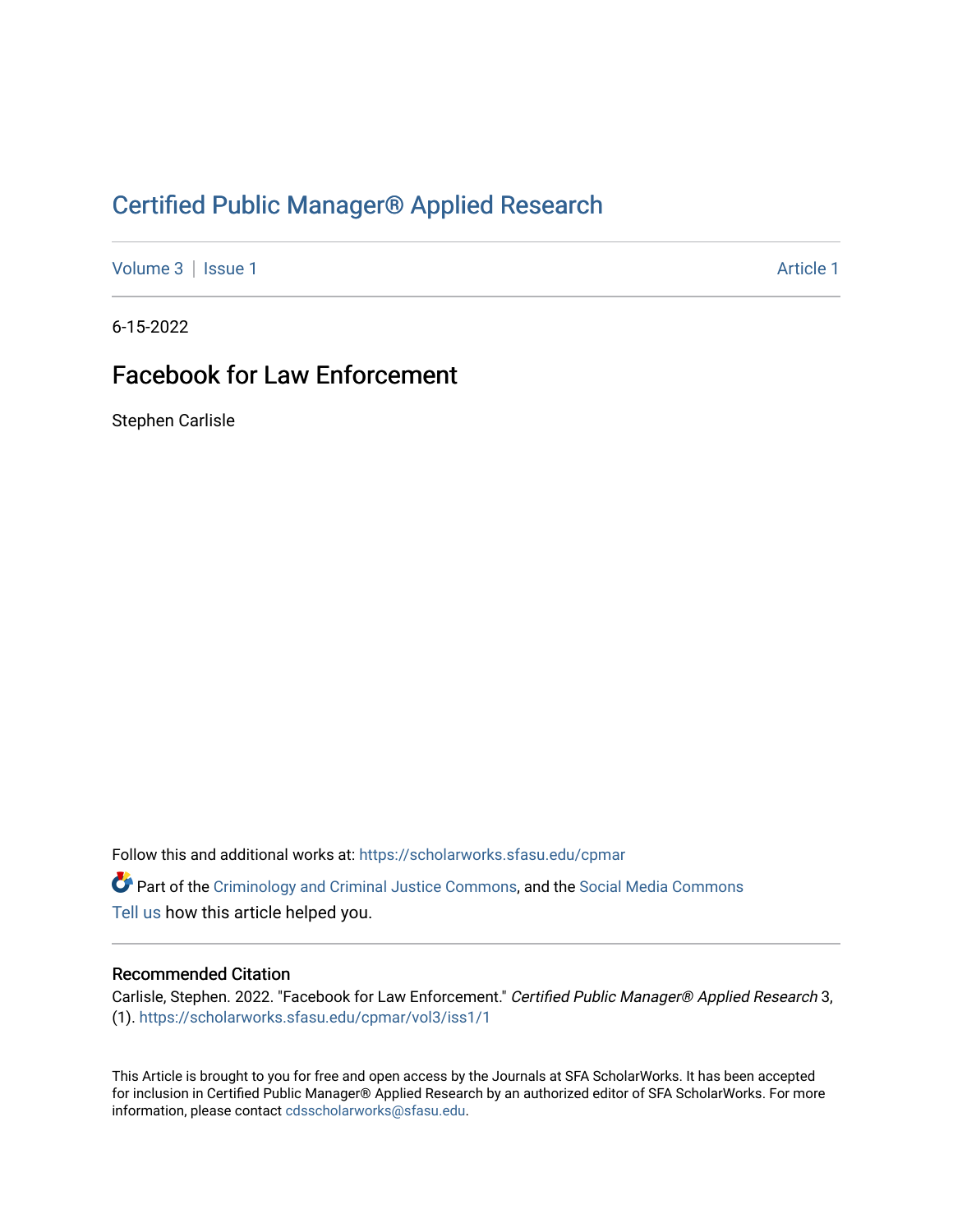## **Facebook for Law Enforcement**

Stephen Carlisle Chief of Police, Roman Forest Police Department

#### **Abstract**

This article introduces what some law enforcement agencies have done to mitigate trust issues by utilizing social media as a form of community policing. There is a silent majority out there that support law enforcement. As a pioneer of using Facebook as a platform for community policing, taking criticism from my law enforcement peers was unavoidable. However, these same peers would turn to Facebook shortly after for personal and professional use. The key is to reach out and to educate the public to help gain trust in law enforcement, and using modern social media platforms to reach the masses only makes sense. Facebook is a good place to start.

#### **Introduction**

In modern times, the negative media coverage sends the message that people distrust law enforcement, and the prevalence of social media only broadens that distrust. The Ferguson Effect, and more recent George Floyd incident, have affected public trust in the police. Law enforcement has a need now, more than ever, to gain public trust. The perception that the majority of people do not trust the police falsely convinces some of our youth to believe this is true. A law enforcement agency must identify where to effectively communicate with the public that distrusts them.

Communication to the public is important in law enforcement. The more law enforcement agencies communicate to the public, the more trust in the police there is. It is important for the people to trust a law enforcement agency, otherwise it would be difficult to police and assist them. Maintaining a good relationship with the community is critical to maintaining public safety. An agency has to have the public support and permission to effectively police that community because without that trust, they would be fighting an uphill battle. Trust and credibility take time to gain but can be lost in a second.

Is it a good idea for law enforcement to have a social media presence? In the past, the police were very secretive about what they did and minimized public information. Maybe they would have a police blotter column in the local newspaper to highlight a few activities, or the occasional media release, however these communications with the public were slow. Now, with the advent of social media, information spreads immediately. Law enforcement should be able to give out instant information like everyone else. The modern public wants or, likely, expects instant communication and transparency from their government because the technology now exists.

Is social media truly good for society? It is a matter of opinion to each individual. Facebook has given a platform to any individual to have a voice therefore giving a voice to people that may not have had one before. This has in turn made a platform for disinformation and misinformation. But it also is a platform for correct information. Fake news has been able to reach millions using Facebook, but so has real news.

How should law enforcement approach social media? There are many techniques for the police to get involved. The police should carefully choose which and how many social media platforms to get involved in. Facebook and Twitter are the easiest to get started with and the most popular. It is a benefit to the public for the police to be able to instantly put out pertinent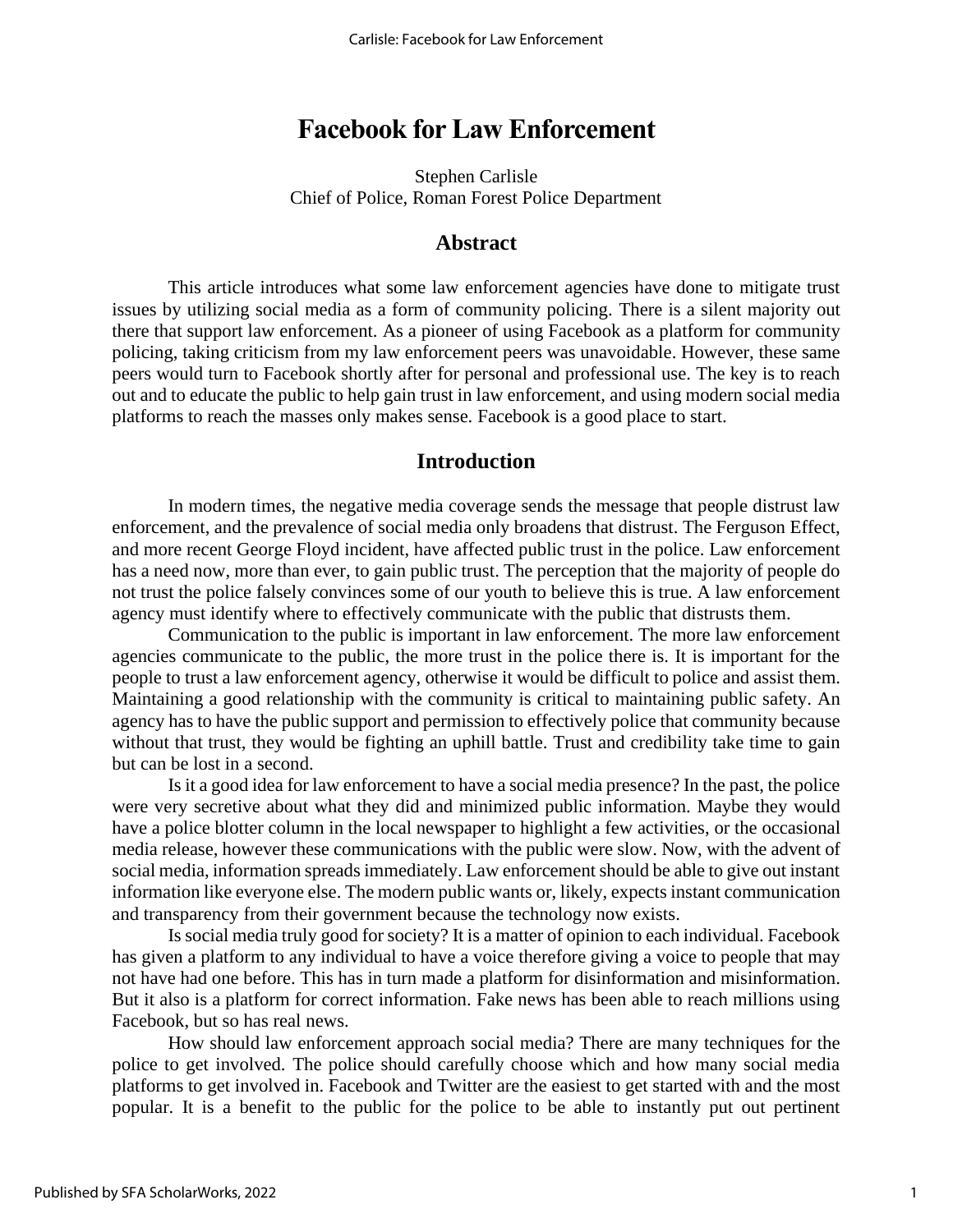information in case of an emergency or even to identify a suspect. The news media also monitors law enforcement pages for potential hot topics.

Has law enforcement communication with the public changed? It has absolutely changed and will continue to do so. Communication to the public has adapted with the times over the years. Communication has ranged from messengers to public meetings, news releases, and direct communication on the internet. Over the years, police have adapted to the communications of the times. Why is this not the case with social media?

What could happen if law enforcement stayed out of social media? With the ability to directly communicate with the public through social media, the public now expects the government to utilize the tools available. This is an inexpensive way to reach the public, and the public may demand the government begin to utilize modern communication.

How is government involvement in social media effected by the Texas Public Information Act (PIA)? The government is not required to use social media to disseminate public information. The rules in the PIA must be followed. Just because a piece of information is required to be released under the PIA does not require you to put it on social media. The PIA also has restrictions of personal privacy that need to be followed.

Where is the best place to start? Facebook (Meta) is currently the most used and most popular social media, making it the best way to reach most people. There are other social media platforms like Twitter, Instagram, Nextdooraarti, Snapchat, YouTube, TikTok, and many more, however it is best to start with one, Facebook, and then add more platforms as needed.

## **History of Communication**

The importance of communicating with those who officers serve is critical. It is important to the public to remain informed on what the police are doing and how they are doing it. The police are not required to communicate with the public outside of an emergency, but it is a good idea. The public has to actually give police officers permission to police them. Police cannot police its citizens without their blessing. Giving the public information and letting them know what the police do will help them appreciate it, support the government, and allow officers to police them. More importantly, social media can help to humanize the police.

In medieval times, personal messengers were the only way for the government to communicate with the public. In 12th-century England, kings traveled and did not stay in London, so messengers became a permanent royal expenditure to travel the kingdom carrying the king's word.<sup>1</sup> The messengers could not tell everyone, but word would spread on its own from that point, however, this information was often inaccurate. Eventually, written bulletins were added to the verbal messages to minimize inaccurate information.

What was communication like before the internet? Newspapers, signs, and newsletters were the primary news source through the 1800s. Radio and television news took over in the 1900s. All these forms of communication still exist and are used today.

The internet started getting popular in the early 1990s, and by the end of the decade it was booming. Email and web pages became a must and are still important. As more and more information was put on the internet, search engines were able to find any information an individual seeks. With emails, anyone could send a message or other content instantly to one or more people. Internet news did not become a primary news source for most until the introduction of social media, and now serves as a news source for the public.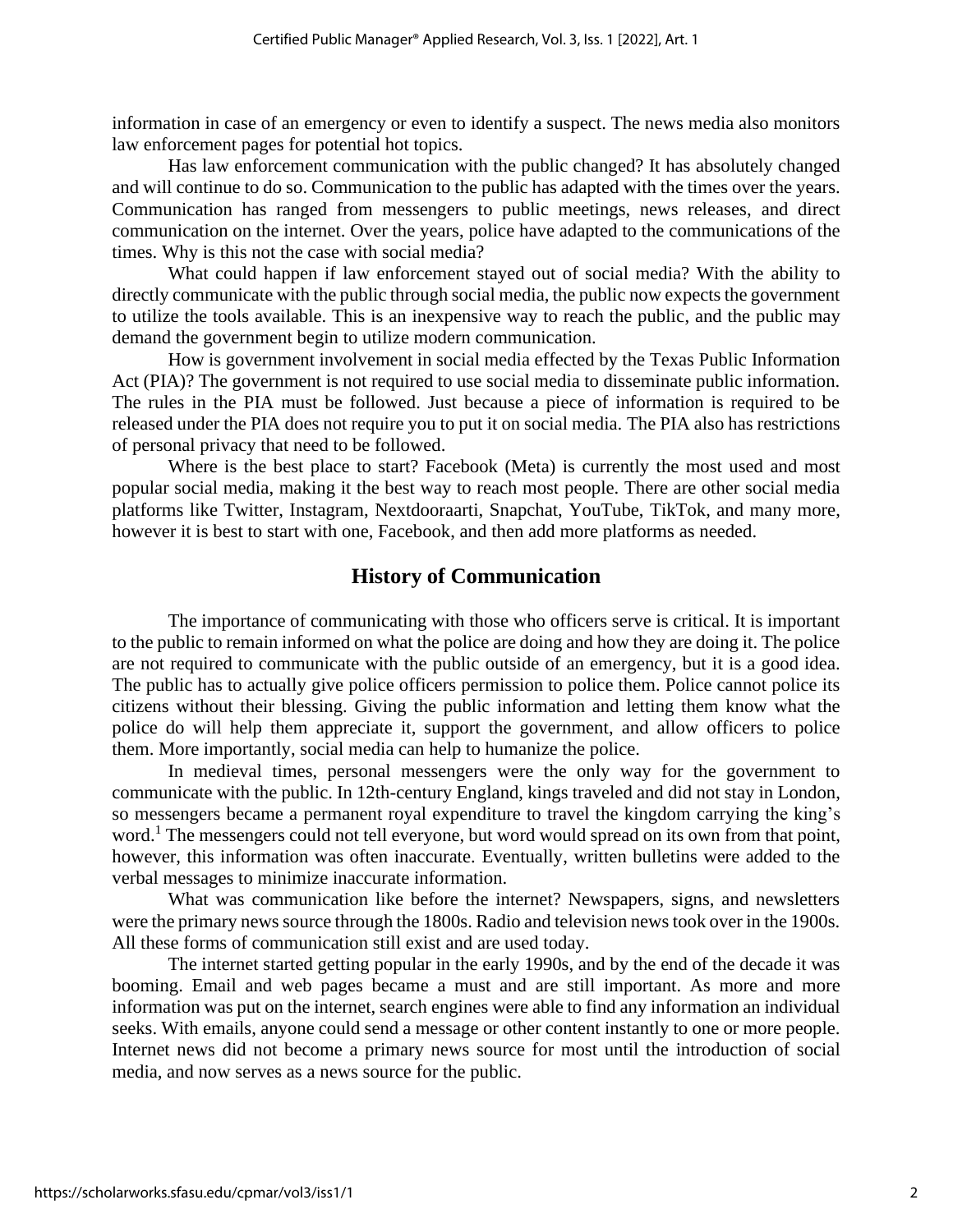In modern day communication, social media has its grasp on all generations. Whether someone wishes to keep in touch with their family on Facebook to see pictures of their grandkids or use it for everyday social life, they will see what is happening. Now, it does depend on the type of person they wish to reach and the information they have a trend of looking up. Newspapers have turned to the internet and social media, many abandoning print, instead using these trends to attempt to reach their target audience. News channels have turned to app-based viewing. Former President Trump could make a tweet and his message would reach millions instantly.

There are many benefits to governmental use of social media. One of the biggest benefits of social media is that it allows governments to share critical information in the event of a crisis. Additionally, it can allow governments to create an open channel for citizen interaction and engagement, reduce public relations and advertising costs, increase trust in the government, and allow agencies to reach people and communities on platforms they already use. Finally, social media humanizes governments.<sup>2</sup> Not only does the public want more communication with the government, they are also able to request information directly from a department. This is a right granted by the Texas Public Information Act.

### **Public Information**

The Texas Public Information Act, or PIA, gives the public the right to request access to government information. The Act is triggered when a person submits a written request to a governmental body asking for records or information already in existence. The Act does not require a governmental body to create new information, to do legal research, or to answer questions.<sup>3</sup> The Texas PIA was adopted in 1973 by the reform-minded 63rd Legislature and is codified in the Texas Government Code, chapter 552. 4

The purpose of the Public Information Act is to maintain the people's control "over the instruments they have created." The Act requires the attorney general to construe the Act liberally in favor of open government.<sup>5</sup> Nearly every document that a government generates is public with few exceptions. The PIA is legislation that sets specific rules on what information the public has a right to and how to get it. In preparing a request, a person may want to ask the governmental body what information is available because the government does not have to create documents, only to provide access to those already in existence.

It is not required to have a public information request in order to make information available to the public, though it is advisable to have public information officer training before managing a social media page. A good public information officer will know what they can and cannot post and be able to judge the proper timing of publishing certain information.

#### **The Issue**

In the wake of recent incidents involving the police's use of force and other issues, the legitimacy of the police has been questioned in many communities. Many cities in the United States experienced large scale demonstrations and protest marches in 2014 and 2015, and in some cases there have been riots over perceptions of police misconduct and excessive use of force. At that time, some observers argued that a "Ferguson Effect" was responsible for the crime increases. The "Ferguson Effect" was a term first coined by St. Louis Police Chief Sam Dotson III in late 2014. The essential idea was that, in the wake of anti-police protests after the events in Ferguson, officers were disengaging from discretionary enforcement activities and criminals felt empowered.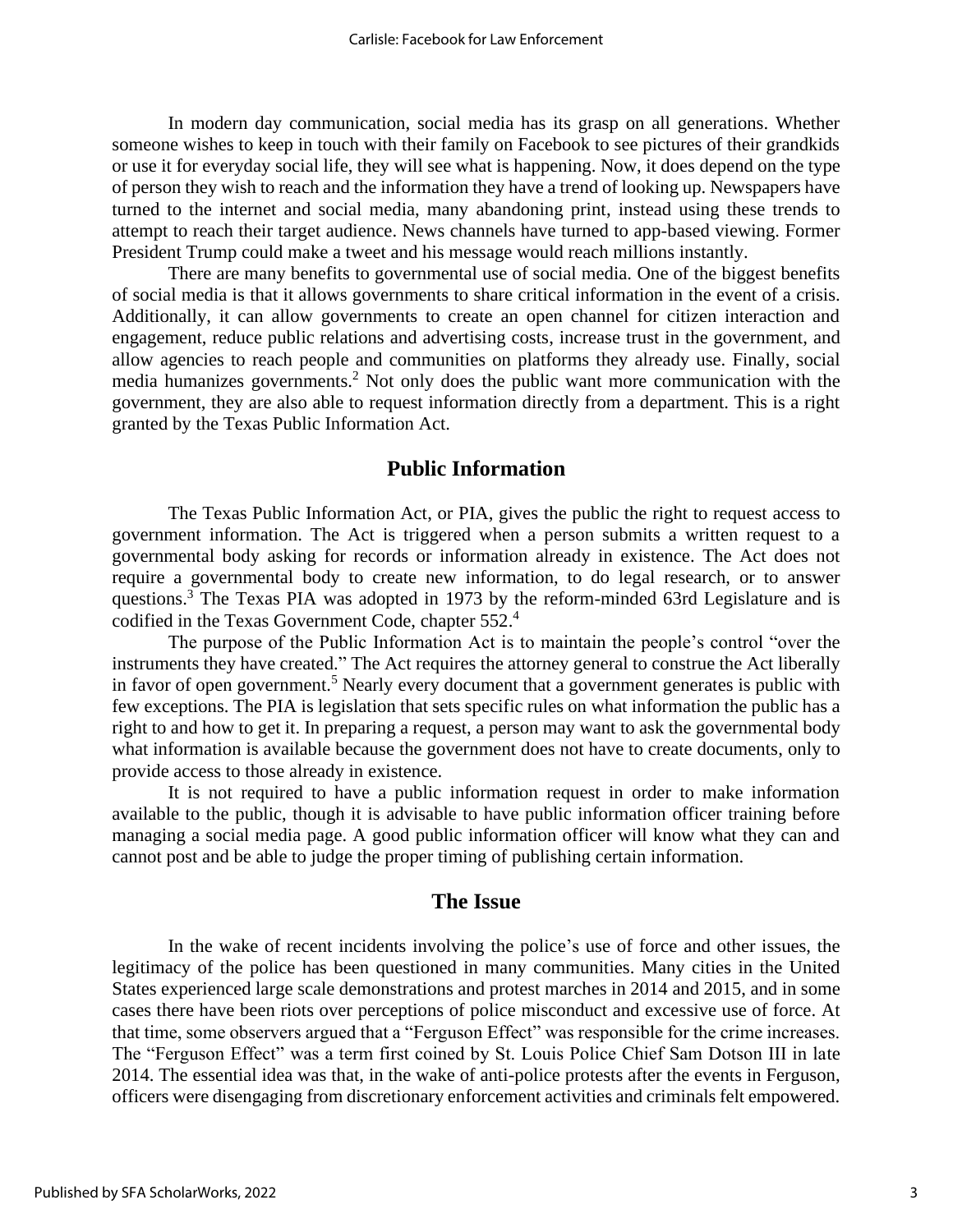When public support for law enforcement declines, police officers tend to do less proactive policing which causes crime to go up. Changes in law enforcement in the wake of the George Floyd protests caused an increase in homicides. A reduction in discretionary law enforcement activities is now called the "Minneapolis Effect," which explains the abrupt homicide spikes that have occurred in 2021. In the wake of the anti-police protests surrounding George Floyd's death, less policing has occurred. Police have pulled back from some kinds of proactive policing, which is self-initiated policing methods designed to reduce crime by using preventive strategies, such as street stops. These reductions have resulted from protests or other attacks on police.<sup>6</sup>

The only way law enforcement can combat this problem is by regaining public support, and social media is the best direct approach to doing so. When the public shows their support for the police, police morale will increase and they will be more proactive to reduce crime. It is imperative that police agencies make improving relationships with their local communities a top priority.<sup>7</sup>

### **Facebook/Meta**

What is Facebook/Meta? Facebook was founded in 2004 by students of Harvard University and quickly became the largest social network in the world with nearly three billion users as of 2021, half of which were using Facebook every day. Access to Facebook is free of charge. It also noted that the bottom-up, peer-to-peer connectivity among Facebook users makes it easier for businesses to connect their products with consumers.<sup>8</sup>

Due to the risks of improper use, many governments have policies against Facebook use by its employees. Many government agencies have policies in place to prevent employees from posting city business, even on the employees' personal social media page. However, more and more agencies have recognized the need to be involved in social media and have modified their policies to allow a trained public information officer to make posts.

Police Departments' discovery of the benefit of Facebook have proven to generate a following. Police agencies were some of the first government agencies to get involved in Facebook despite taking criticism from their peers, but the public's response to this was very positive. Their critics started to join social media.

Other areas of government also started to join in. With the success of the police presence on Facebook, many other government agencies started to create pages of their own. Cities began to authorize their departments to create separate pages.

Policies had to be put in place to control public information. An employee cannot be allowed to represent the agency, intentionally or not, without the proper training. Simply answering a question on social media can cause unseen repercussions. An employee known to work within the agency is always representing the agency whether they intend to or not. Even if answered correctly, the control of information the public has access to is important. It must be accurate and properly worded to prevent misinterpretation.

Many community groups controlled by the public are where people turn to get information, however this information is not from an approved government source and has a likelihood of being wrong. That is why information officers must direct the people seeking information to official pages.

Law enforcement agencies use social media for a variety of purposes. In 2016, the Urban Institute partnered with the International Association of Chiefs of Police (IACP) to survey law enforcement agencies on their use of social media. Over 500 agencies responded to the survey.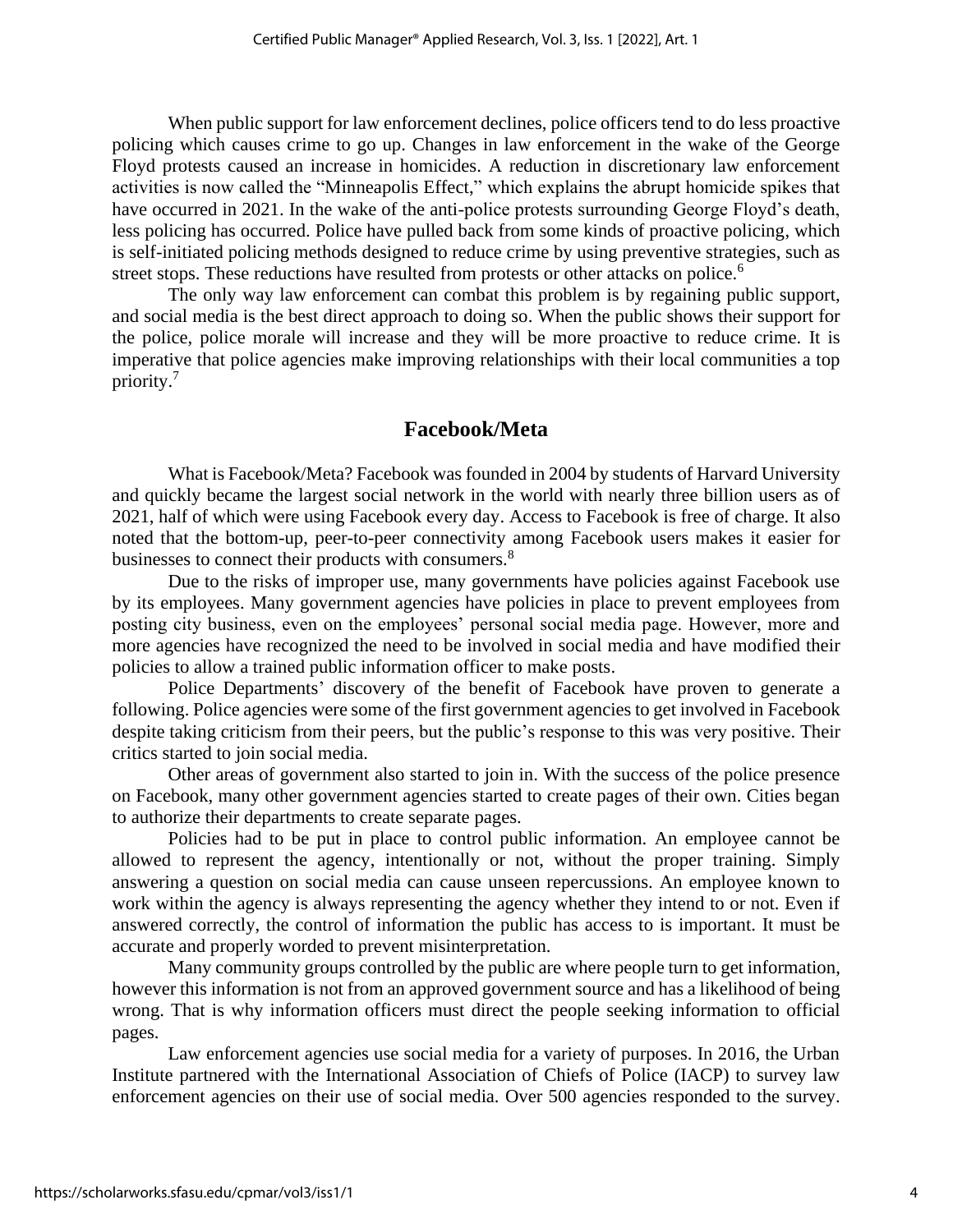Agencies were asked many questions, including why they currently use social media. The most common purposes are shown in Figure 1, and include notifying the public of safety concerns, community outreach and engagement, public relations, and notifying the public of non-crime issues (e.g., traffic). 9



Source: Urban Institute 2016 Law Enforcement Use of Social Media Survey

### **Pros and Cons of Facebook for Law Enforcement**

There are many pros and cons for the police to consider before beginning to use Facebook and other forms of social media. The pros are a great benefit to law enforcement, and the cons are manageable. In the modern climate of the negative perception of law enforcement and morale being low enough to affect proactive policing, it is important for both the police and the public to see more positive attitudes towards the police. Facebook and other social media platforms are the most logical place to humanize the police as well as bring back and maintain public trust and police morale. When public trust and police morale go up, proactive policing also increases which will, in turn, lower crime.

Listed below are pros and cons according to law enforcement social media expert Tom Scholes-Fogg, author of "Police and Social Media."

Pros of the police using social media:

- Reaching out to people within the community who use social media rather than simply using old methods of communication such as a newspaper.
- Saving time. Social media is a tool that reaches the public directly, which is a lot quicker than calling a press conference or relying on the local media which has set deadlines.
- Ability to respond to the people quickly and effectively.
- Allows those who live within the particular community to like the page and receive updates specific to their community straight to their Facebook news feed.
- Allows the public to identify wanted suspects anonymously and on their smartphone devices.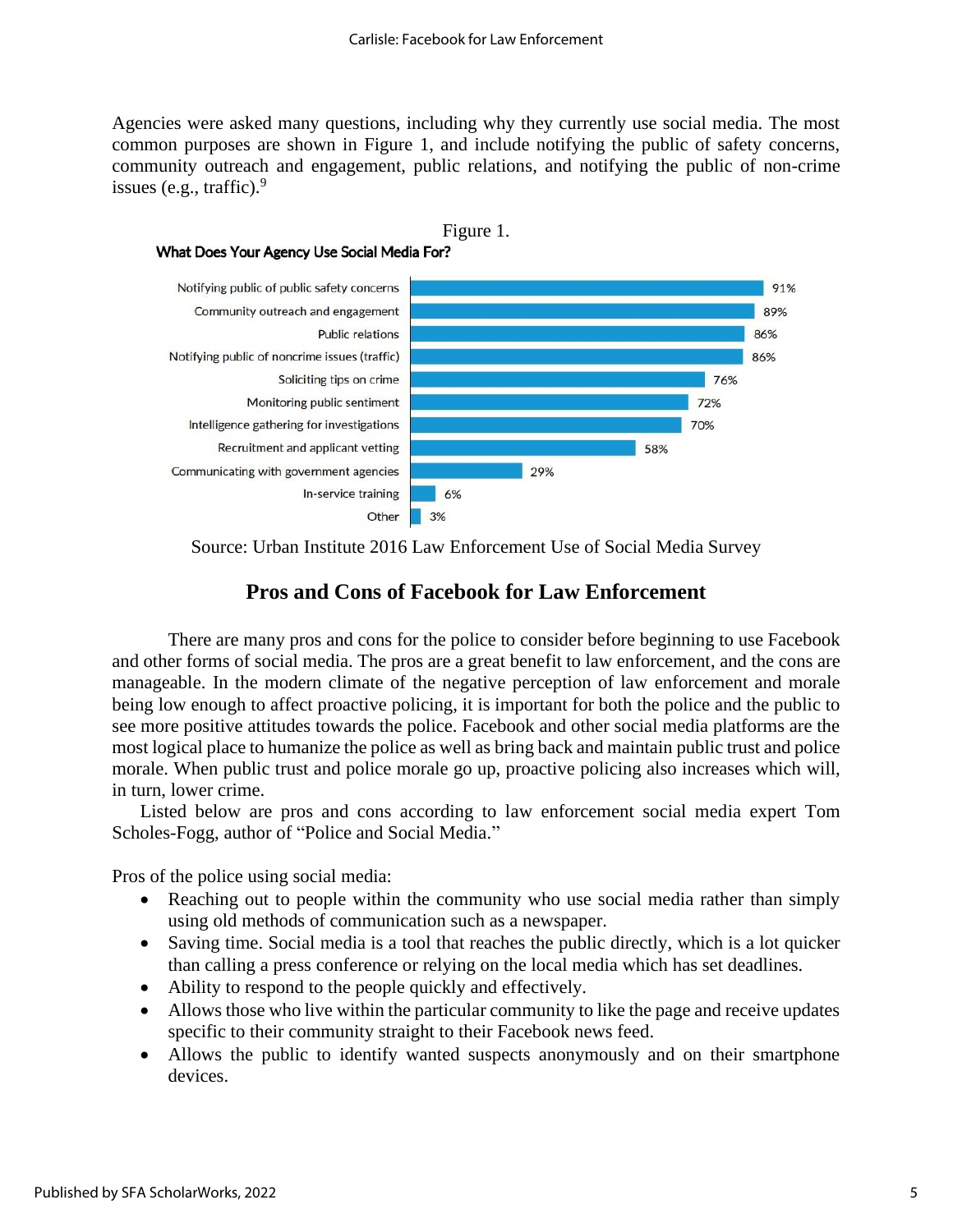- The police would have the ability to solve crimes using social media, and in some cases the police are able to identify the location of a suspect based on information on Facebook.
- The police using social media sends out a clear message to criminals that 'we are monitoring social media and we will get you if you break the law.'
- The police can use social media as an excellent way of ending speculation and rumor. An example is after a road traffic collision on a busy motorway, some motorists were using social media to give commentary on the incident. Police and the emergency services were able to use social media to quickly end speculation and rumors and get factual information to the public.
- Using numerous communications channels to reach more people can multiply the 'reach' by further sharing the information.

Cons of the police using social media:

- Legal obstacles, such as the Public Information Act, ensuring that private and confidential information remains private.
- With police budget cuts, how can forces ensure that officers and staff are highly trained in dealing with customers via social media websites and ensuring there is a decent budget for staff training?
- Some serving officers have used Facebook to post their own private thoughts about current affairs and cuts to the police service. This needs to be closely monitored to ensure officer impartiality and to allow the police to maintain a united front.
- Police users of social media need to be extra cautious about what messages are posted online. A message can be posted online within a matter of seconds and if something is posted that isn't meant to be it will be almost impossible to remove it permanently. This is because it is possible for people to 'screen grab' a post or status, and this can be potentially damaging.
- Members of the police family may intend on using social media to send a private message, however the message may accidently be posted publicly rather than being sent as a private or direct message.
- Crime maps currently aggregate information, and whilst accepting that some offences might be deemed too sensitive for broadcast, they could be improved by using point data.<sup>10</sup>

## **Getting the Police Started on Facebook**

First, consult with the city or county attorney to establish rules for the page to be published and policies for the page managers. Then set up the page following the current instructions on Facebook. Consider filtering profanity with keywords which can be found by talking with nearby agencies who already have Facebook pages. And of course, make sure the page managers are trained.

Building an audience on Facebook takes time. Start with having the page managers invite their Facebook friends. Once there are over 100 page-likes, Facebook will allow the agency to choose a URL that can be put on agency stationary. Share the page to local Facebook community groups to let the community know that the agency is now on Facebook, and ask the public to like the page. Every time someone likes a post, click on invite. Facebook will then send them an invite to follow the page. Post interesting and relevant posts and alerts regularly and do not be afraid to use humor, but be very careful it is not offensive to anyone. If done right, Facebook will recognize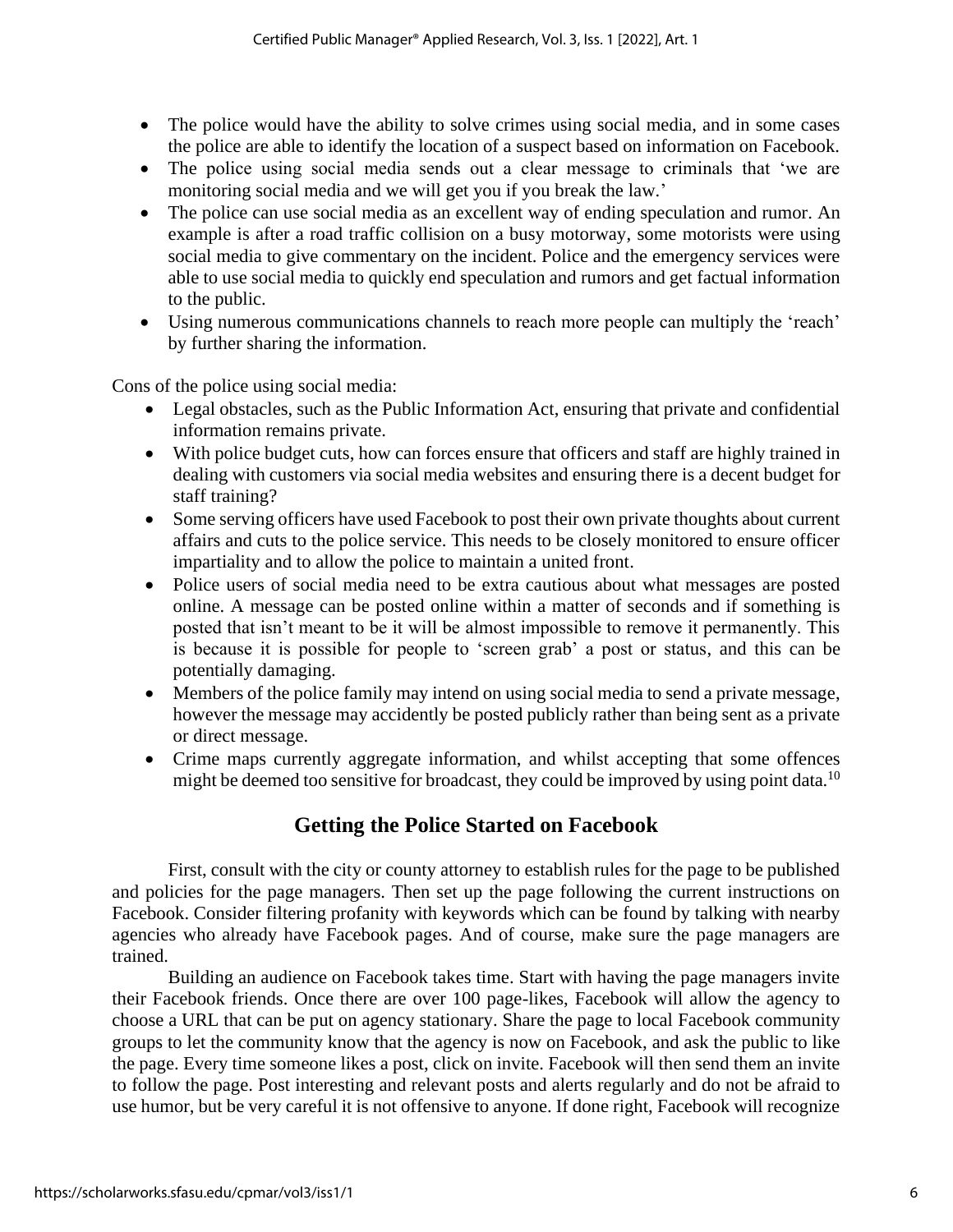that the page is getting a lot of attention and will make it available to more people by boosting it through the algorithm. Facebook does have a way to promote posts to target specific users, but there is a charge for this feature. If done right, the page will quickly build a loyal following.

Make the posts using techniques to connect with the most people. The more people that pause to consume the information, click, like, comment, and share the post, the more exposure and page likes or follows the page will receive. Facebook uses an algorithm to determine how many people see the post. This is based on the most recent posts. The more people that interact with the post, the more exposure the page will get. A share is worth more than a comment, a comment is worth more than a like, which is worth more than a click, and simply reading the information without interacting does nothing for the page. The more exposure the page gets, the more likes it will get. Facebook will start automatically putting the post on the follower's page but only a small percentage. If Facebook sees that the post, or even a recent previous post got a lot of attention, they will start exposing the posts to a higher percentage of the followers and even to non-followers.

Use a picture or short video in conjunction with text. Text only posts do not get as much attention. If using a video, try to keep it a minute or less. Lengthy videos tend to lose the attention of the person looking at it. Avoid posting multiple pictures in a single post because they can be shared independently, and this lowers the ranking of Facebook's algorithm to determine the page's exposure. Consider turning multiple pictures into a collage in order to post it as a single image.

Agencies may consider highlighting police activities and its officers. Check with local laws and policies before posting names and pictures of law enforcement officers. Also make sure the officer allows posting their name or picture online. Consider making the page fun and with the line-officer's voice, not a dry administration voice. It is okay to humanize the police using the page; the public loves it but think hard in order to avoid offensive posts. For example, if the police page posts a meme of a police car parked in front of the fire station with a sign saying, "be very quiet, firefighters sleeping," make sure you contact the fire chief prior for permission.

Keep posts as simple and short as possible. Start with the point of the post first. Give relevant details. End with stating where more information can be found, if relevant. Use grade school vocabulary and know the audience. Make posts precise and easy to read. If appropriate, make them entertaining or funny.

Once the agency masters Facebook, consider expanding to other social media platforms. Facebook automatically links to Instagram, making that the easiest next step. Twitter would be another easy step. Nextdoor is an up-and-coming neighborhood-based platform. The youth have been exploring other platforms which will steer the social media industry. Do not get outdated, it is important to keep with the times to maintain relevancy. There are many other platforms to explore, and new social media companies are going to come into the picture soon.

#### **Pioneering Facebook for Law Enforcement**

On November 12, 2021, I interviewed Ariel Soltura about pioneering Facebook for law enforcement. Soltura is a detective with the Wharton Police Department and formerly a sergeant with the Rosenburg Police Department. Detective Soltura is currently co-administrator of the Wharton Police social media and is credited with starting and managing the Rosenburg Police Facebook page. Many police agencies have followed this page as an example. The following section contains many references to this interview.<sup>11</sup>

Law enforcement first got engaged in Facebook approximately 10 years ago in 2012. The police created a Facebook page and posted blotters and general information. These pages were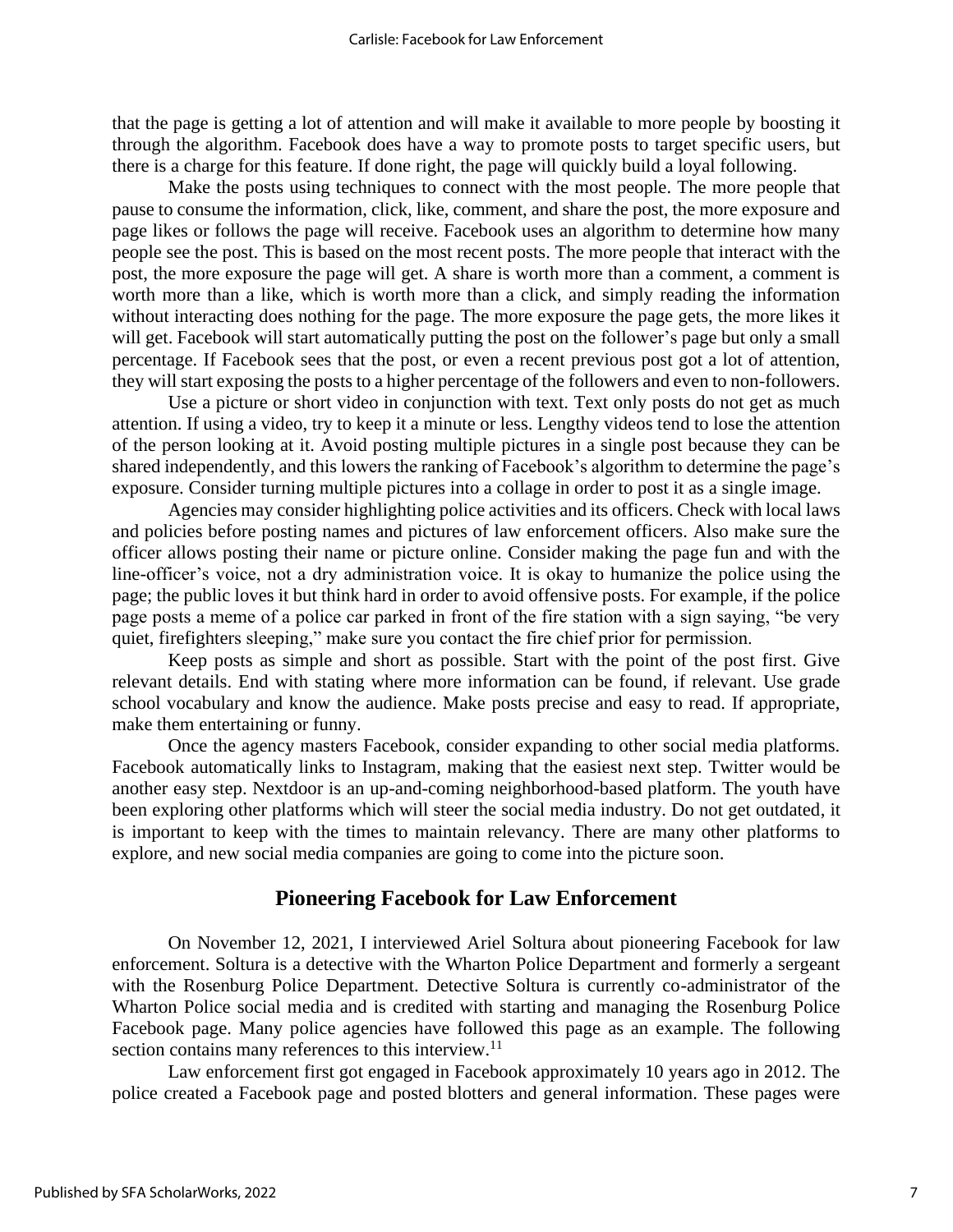kept professional and noncontroversial. With a conservative approach, I started a Facebook page called Chief Stephen Carlisle on December  $30<sup>th</sup>$ ,  $2012<sup>12</sup>$  Like other agencies, I kept it professional and serious. I also started the Roman Forest Police Department page on October 2<sup>nd</sup>, 2013.<sup>13</sup> I had been following the Rosenberg Police Facebook page prior to the creation of my own. The Rosenberg Police Department first caught my attention on April 11<sup>th</sup>, 2013, when they posted a meme based on a scene from Star Wars.<sup>14</sup> This picture had a sergeant holding his hand out like Darth Vader doing a force choke and officers in the distance were 'raised' above the Police Department with their hands around their neck. The meme said "Relentless Vadering," shown in Figure 2. Being a Star Wars fan, this captured my attention and I saw that the Rosenberg Police Department was breaking boundaries.



Source: Rosenberg Police Facebook Page

Sergeant Ariel Soltura started the Rosenberg Police Facebook page on September 14<sup>th</sup>, 2012. He said that the Houston Police Department helped him set up the page and gave him the advice to keep it police related and stay away from being funny. Ariel Soltura said that he wanted the page to be more fun, but he was the only person managing the Facebook page and stuck to following the advice of other agencies. But when his lieutenant went to a conference and saw that the Fort Worth Police Department was getting away with putting out funny memes on their Facebook page, he got involved in the Rosenberg Police Facebook page. Soltura said that, with the lieutenant's backing, he was able to put out funny memes and situations that became popular with their citizens, humanizing the police and allowing them to connect with the public. Soltura said that the page was themed in the line-officer's voice instead of police administration. He said for the first couple of years they took a lot of criticism from other police agencies, but now those agencies are following in their footsteps, and are actually asking for advice with their own Facebook pages. The Rosenberg Police Facebook page was the pioneer for other police Facebook pages in the Houston metroplex.

I started the Roman Forest Police Department Facebook page on October  $2<sup>nd</sup>$ , 2013 and made the first humorous meme post of me zipping up my uniform shirt with a Superman shirt underneath it, getting ready to go to work and brushing my teeth titled "Truth, Justice, and the American Hygiene" on October 30<sup>th,</sup> 2013, as shown in Figure 3. The post said "Caught Chief Carlisle getting ready for work. Your secret is safe with us Chief." At the time the page only had 300 page-likes. This post had 55 likes and seven comments, all positive. The first comment on it was, "It's refreshing to have a police chief with a sense of humor," but on a share to one of the community groups, it had a criticism comment saying that the police should have better things to do than posting dumb memes. That person later became one of the best supporters of the police department.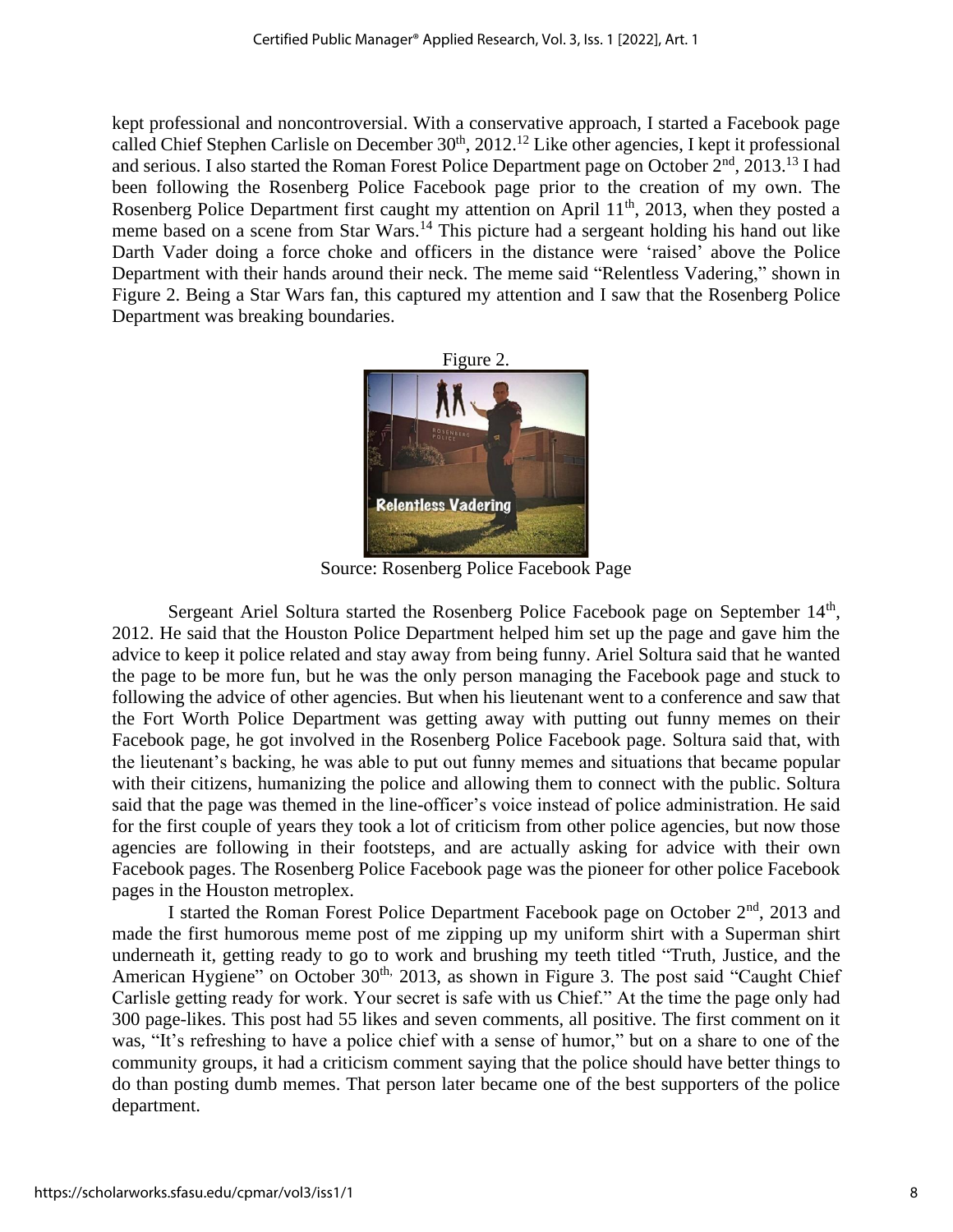

Figure 3.

Source: Roman Forest Police Department Facebook Page.

I took criticism from my peers for posting funny memes on the Roman Forest Police Department page, but the public responded well, and that is what matters. Like Ariel Soltura, I felt that humor was the best way to humanize the police to help gain the public's trust. Soltura said that he wanted to humanize the police and get away from the "T100 Terminator" perception. Following the Ferguson incident, many police agencies took the same approach, knowing that they had to do something to humanize the police and have positive engagement with the public they served.

#### **Conclusion**

In conclusion, proper communication with the public is essential to gaining and maintaining public trust in law enforcement. Without the public trust, the public will voice their distrust causing the morale of police officers to become low. This causes proactive policing to decline, which causes crime to go up and empowers criminals. Only the police can take the steps to correct these trust issues and image shortfalls.

Social media is the modern platform of instant communication with the public. Facebook has billions of users and is the place where people are always connected thanks to smartphones and other devices. The best way to reach most people is to go where they are. If the police could capture the attention and support of the public, from the youth to the elders, their job would be much easier. Facebook is a perfect start to capture attention and gain support.

Social media has evolved and will continue to do so. It is always a good idea to keep up with the trends and keep the communication going in the most efficient means possible. As with medieval kings sending messengers with verbal messages and eventually upgrading the messages